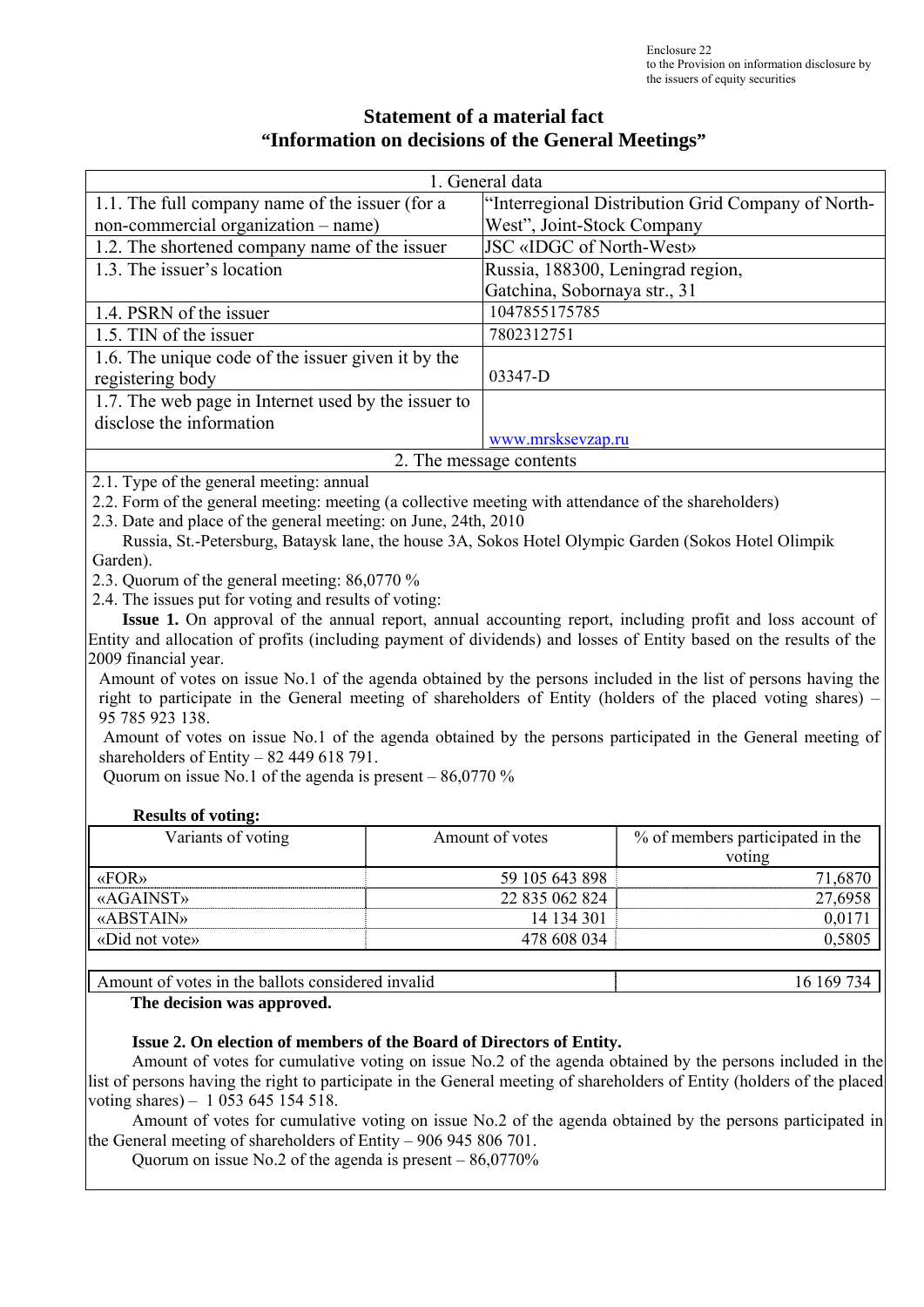| No.<br>Amount of votes for cumulative<br>Name, surname, patronymic of a<br>voting<br>candidate<br>«FOR», distribution of votes among all candidates<br><b>Remes Seppo Juha</b><br>116 560 382 302<br>1<br><b>Kulikov Denis Viktorovich</b><br>$\overline{2}$<br>108 635 105 074<br>3<br>86 500 031 630<br>Dronova Tatyana Petrovna<br>$\overline{\mathbf{4}}$<br>Kuhmaj Alexander Markovich<br>74 716 020 913<br><b>Sinjansky Vasily Ivanovich</b><br>5<br>71 304 385 812<br><b>Jurchuk Sergey Evgenevich</b><br>71 270 870 951<br>6<br>Lukjanov Evgene Vladimirovich<br>71 225 324 760<br>7<br>Perepyolkin Alexey Jurevich<br>8<br>71 192 017 506<br><b>Popov Alexander Albertovich</b><br>71 190 557 510<br>9<br><b>Sannikov Alexey Valerevich</b><br>10<br>71 183 954 792<br><b>Shogenov Valery Muhamedovich</b><br>11<br>71 171 735 297 | Percent of members<br>participated in the voting |
|---------------------------------------------------------------------------------------------------------------------------------------------------------------------------------------------------------------------------------------------------------------------------------------------------------------------------------------------------------------------------------------------------------------------------------------------------------------------------------------------------------------------------------------------------------------------------------------------------------------------------------------------------------------------------------------------------------------------------------------------------------------------------------------------------------------------------------------------|--------------------------------------------------|
|                                                                                                                                                                                                                                                                                                                                                                                                                                                                                                                                                                                                                                                                                                                                                                                                                                             |                                                  |
|                                                                                                                                                                                                                                                                                                                                                                                                                                                                                                                                                                                                                                                                                                                                                                                                                                             |                                                  |
|                                                                                                                                                                                                                                                                                                                                                                                                                                                                                                                                                                                                                                                                                                                                                                                                                                             | 12,8520                                          |
|                                                                                                                                                                                                                                                                                                                                                                                                                                                                                                                                                                                                                                                                                                                                                                                                                                             | 11,9781                                          |
|                                                                                                                                                                                                                                                                                                                                                                                                                                                                                                                                                                                                                                                                                                                                                                                                                                             | 9,5375                                           |
|                                                                                                                                                                                                                                                                                                                                                                                                                                                                                                                                                                                                                                                                                                                                                                                                                                             | 8,2382                                           |
|                                                                                                                                                                                                                                                                                                                                                                                                                                                                                                                                                                                                                                                                                                                                                                                                                                             | 7,8620                                           |
|                                                                                                                                                                                                                                                                                                                                                                                                                                                                                                                                                                                                                                                                                                                                                                                                                                             | 7,8583                                           |
|                                                                                                                                                                                                                                                                                                                                                                                                                                                                                                                                                                                                                                                                                                                                                                                                                                             | 7,8533                                           |
|                                                                                                                                                                                                                                                                                                                                                                                                                                                                                                                                                                                                                                                                                                                                                                                                                                             | 7,8496                                           |
|                                                                                                                                                                                                                                                                                                                                                                                                                                                                                                                                                                                                                                                                                                                                                                                                                                             | 7,8495                                           |
|                                                                                                                                                                                                                                                                                                                                                                                                                                                                                                                                                                                                                                                                                                                                                                                                                                             | 7,8488                                           |
|                                                                                                                                                                                                                                                                                                                                                                                                                                                                                                                                                                                                                                                                                                                                                                                                                                             | 7,8474                                           |
| Korjakin Dmitry Anatolevich<br>12<br>21 364 039 853                                                                                                                                                                                                                                                                                                                                                                                                                                                                                                                                                                                                                                                                                                                                                                                         | 2,3556                                           |
| Shevchyuk Alexander Viktorovich<br>13<br>26 633 029                                                                                                                                                                                                                                                                                                                                                                                                                                                                                                                                                                                                                                                                                                                                                                                         | 0,0029                                           |
| Mikheyev Dmitry Dmitrievich<br>16 249 169<br>14                                                                                                                                                                                                                                                                                                                                                                                                                                                                                                                                                                                                                                                                                                                                                                                             | 0,0018                                           |
| Seliverstov Tatyana Aleksandrovna<br>15<br>16 229 796                                                                                                                                                                                                                                                                                                                                                                                                                                                                                                                                                                                                                                                                                                                                                                                       | 0,0018                                           |
| «AGAINST» all candidates<br>30 769 420                                                                                                                                                                                                                                                                                                                                                                                                                                                                                                                                                                                                                                                                                                                                                                                                      | 0,0034                                           |
| 110 539 594<br>«ABSTAIN» to vote for any candidate                                                                                                                                                                                                                                                                                                                                                                                                                                                                                                                                                                                                                                                                                                                                                                                          | 0,0122                                           |
| «Did not vote» for any candidate<br>43 502 575                                                                                                                                                                                                                                                                                                                                                                                                                                                                                                                                                                                                                                                                                                                                                                                              | 0,0048                                           |

Amount of votes in the ballots considered invalid 387 456 718

 **The decision was approved.**

#### **Issue 3. On election of members of the Auditing Committee of Entity.**

Amount of votes on issue No.3 of the agenda obtained by the persons included in the list of persons having the right to participate in the General meeting of shareholders of Entity (holders of the placed voting shares) – 95 785 264 337.

Amount of votes on issue No.3 of the agenda obtained by the persons participated in the General meeting of shareholders of Entity  $-82449618791$ .

Quorum on issue No.3 of the agenda is present  $-86,0776%$ 

| Name, surname,<br>patronymic of a<br>candidate | $\langle \sqrt{F}$ or» |         | «Against»     | «Abstain»  | «Invalid»  | «Did not<br>vote» |
|------------------------------------------------|------------------------|---------|---------------|------------|------------|-------------------|
| 1. Filippova Irina<br>Aleksandrovna            | 81 942 968 467         | 99,3855 | 2 796 630     | 10 835 381 | 14 410 279 | 478 608 034       |
| 2. Kormushkina<br>Lyudmila<br>Dmitrievna       | 81 942 156 901         | 99,3845 | 3 065 344     | 11 193 623 | 14 594 889 | 478 608 034       |
| 3. Arhipov<br>Vladimir<br>Nikolaevich          | 81 941 442 023         | 99,3837 | 2 8 8 5 4 1 7 | 12 045 689 | 14 637 628 | 478 608 034       |
| 4. Alimuradova<br>Izumrud<br>Aligadzhievna     | 81 932 535 501         | 99,3728 | 9 207 659     | 11 201 378 | 18 066 219 | 478 608 034       |
| 5. Sauh Maxim<br>Mihajlovich                   | 81 931 661 556         | 99,3718 | 6983588       | 13 209 974 | 19 155 639 | 478 608 034       |
| The decision was approved.                     |                        |         |               |            |            |                   |

#### **Results of voting:**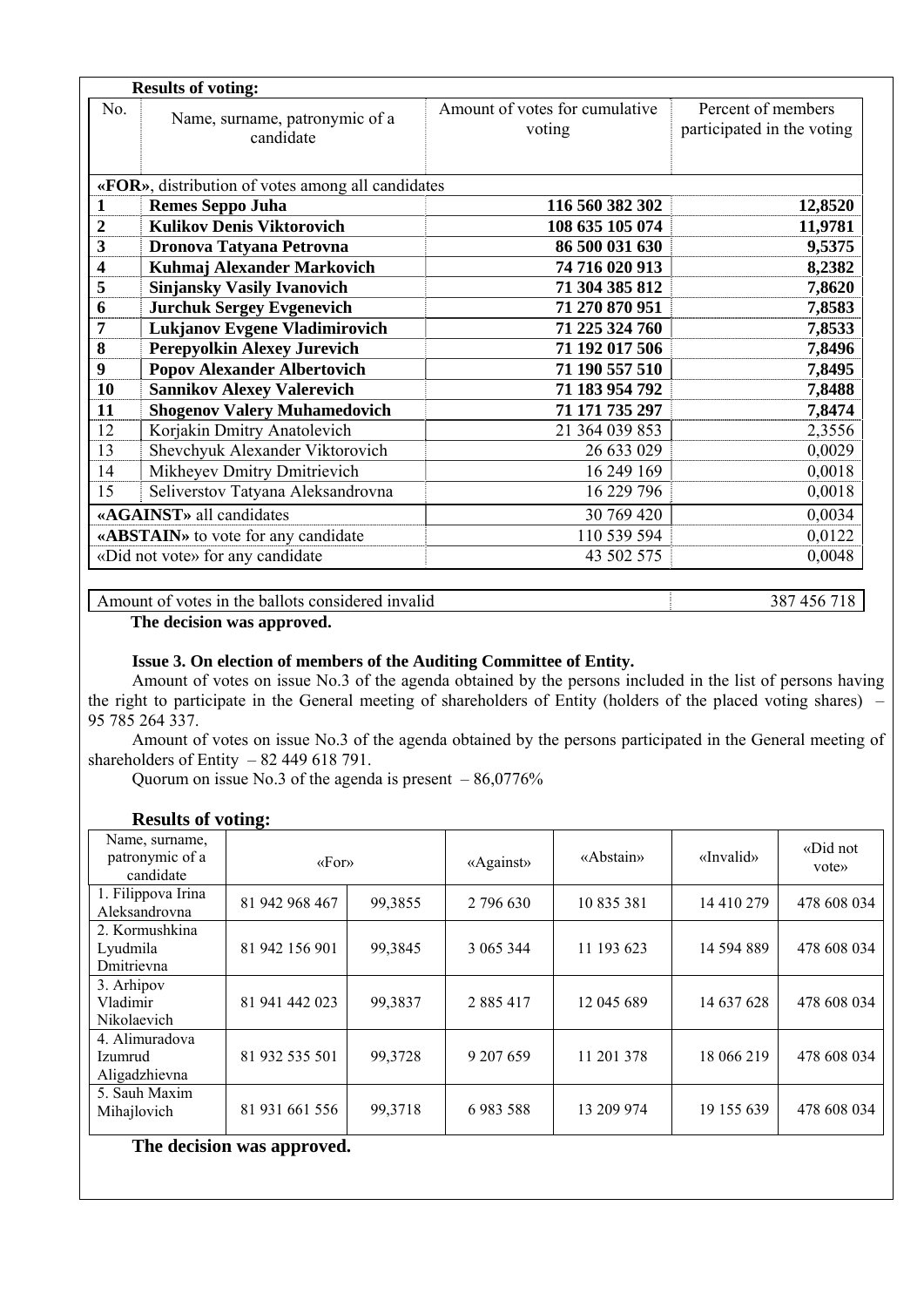### **Issue 4. On approval of Entity's Auditor.**

Amount of votes on issue No.4 of the agenda obtained by the persons included in the list of persons having the right to participate in the General meeting of shareholders of Entity (holders of the placed voting shares) – 95 785 923 138.

Amount of votes on issue No.4 of the agenda obtained by the persons participated in the General meeting of shareholders of Entity – 82 449 618 791.

Ouorum on issue No.3 of the agenda is present  $-86,0770\%$ 

#### **Results of voting:**

| Variants of voting:                               | Amount of votes | Percent of members participated in the<br>voting |
|---------------------------------------------------|-----------------|--------------------------------------------------|
| $\star$ For $\star$                               | 81 941 799 446  | 99,3841                                          |
| «Against»                                         | 2 598 377       | 0,0032                                           |
| «Abstain»                                         | 16 068 901      | 0,0195                                           |
| «Did not vote»                                    | 478 608 034     | 0,5805                                           |
| Amount of votes in the ballots considered invalid | 10 544 033      |                                                  |

**The decision was approved.** 

#### **Issue 5. On approval of the Charter of Entity in the new edition.**

Amount of votes on issue No.5 of the agenda obtained by the persons included in the list of persons having the right to participate in the General meeting of shareholders of Entity (holders of the placed voting shares) – 95 785 923 138.

Amount of votes on issue No.5 of the agenda obtained by the persons participated in the General meeting of shareholders of Entity – 82 449 618 791.

Ouorum on issue No.5 of the agenda is present  $-86,0770\%$ 

| Variants of voting:                               | Amount of votes | Percent of members participated in the<br>voting |
|---------------------------------------------------|-----------------|--------------------------------------------------|
| $\star$ For»                                      | 81 932 411 598  | 99,3727                                          |
| «Against»                                         | 4 0 73 115      | 0,0049                                           |
| «Abstain»                                         | 23 321 826      | 0,0283                                           |
| «Did not vote»                                    | 478 608 034     | 0,5805                                           |
| Amount of votes in the ballots considered invalid |                 | 11 204 218                                       |

# **The decision was approved.**

2.5. Statements of decisions made by the General Meeting:

#### **On issue 1.**

#### **It was decided:**

**Results of voting:** 

1. To approve the annual report of Entity based on the results of 2009, annual accounting report for 2009 including profit and loss account of Entity.

2. To approve the following allocation of profits (losses) of Entity for 2009 financial year:

|              |                                                | (thousand rub.) |
|--------------|------------------------------------------------|-----------------|
|              | Retained profits (losses) in reporting period: | 150 430         |
| To allot to: | Surplus fund                                   | 7 5 2 2         |
|              | Development of production                      | 142 908         |
|              | Dividends                                      |                 |
|              | Repayment of losses of previous years          |                 |

3. Not to pay dividends on common stocks of Entity based on the results of 2009.

**On issue 2. It was decided:**  To elect Entity's Board of Directors in the following structure: